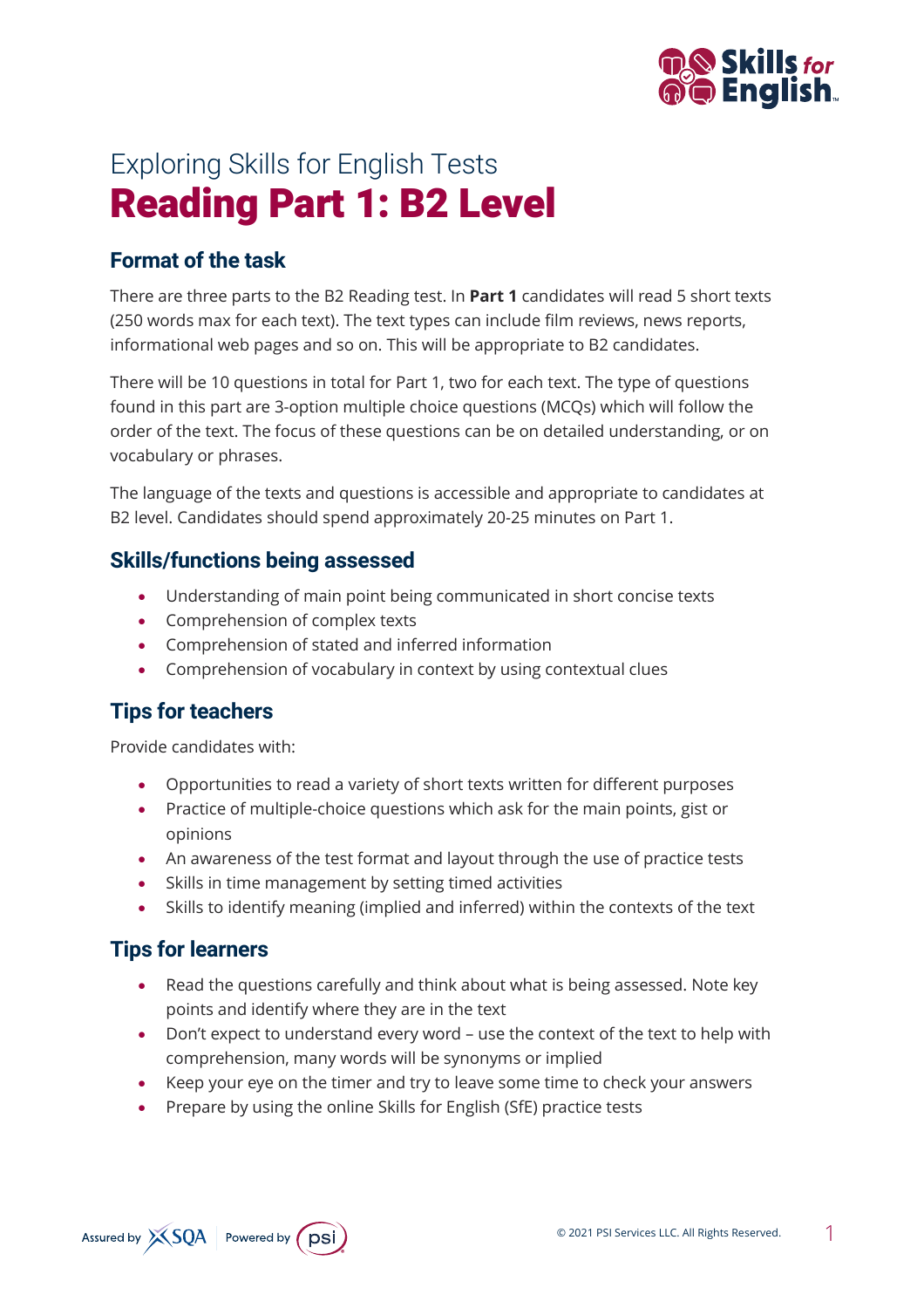

# **Sample B2 Reading Part 1 Task**

This is a short example extract from the type of text and questions a candidate may encounter in Part 1.

Read each short text and answer the questions that follow. For each question, choose, A, B, or C.

> All questions progress chronologically in the text, but the options can fall in any order.

John Graham's latest film explores one woman's attempt to reject all forms of modern living in favour of a self-dependent lifestyle. Set in the UK, 'Modern Life' follows Jean Forbes as she leaves her well paid job in the city to live 'off-grid' in an abandoned farmhouse miles from the nearest person. To the surprise of her family, Forbes not only gives up her phone, resulting in months without being heard from, but she also **refuses their financial support** as she attempts to live entirely off the land. This film is certainly worth leaving the comfort of your own cosy house for, even if it is just to sit in an even more comfortable cinema for an evening. The **acting is of a high standard** with performances that will make you both laugh out loud and shock you to the bone. While the **script is a little clumsy and unrealistic** at times, the humour remains sharp and thought provoking. Due to the inclusion of some early 90's hits, the film's soundtrack seemed a little dated for my liking, but definitely worth seeing - I give it four stars out of five! Q1 Q2

1) Which of the following is true about Jean Forbes?

a. She lives close to her family.

b. She contacts her family regularly.

c. **Her family offer her money.**

Note that each option is mentioned in the text. You should therefore read the whole text and think about what is being communicated to answer the question.

2) Which aspect of the film does the writer speak most positively about?

a. The music.

b**. The performances.**

c. The script.

Text and questions will appear side by side in the exam. You will be able to go back and change answers if you need to.